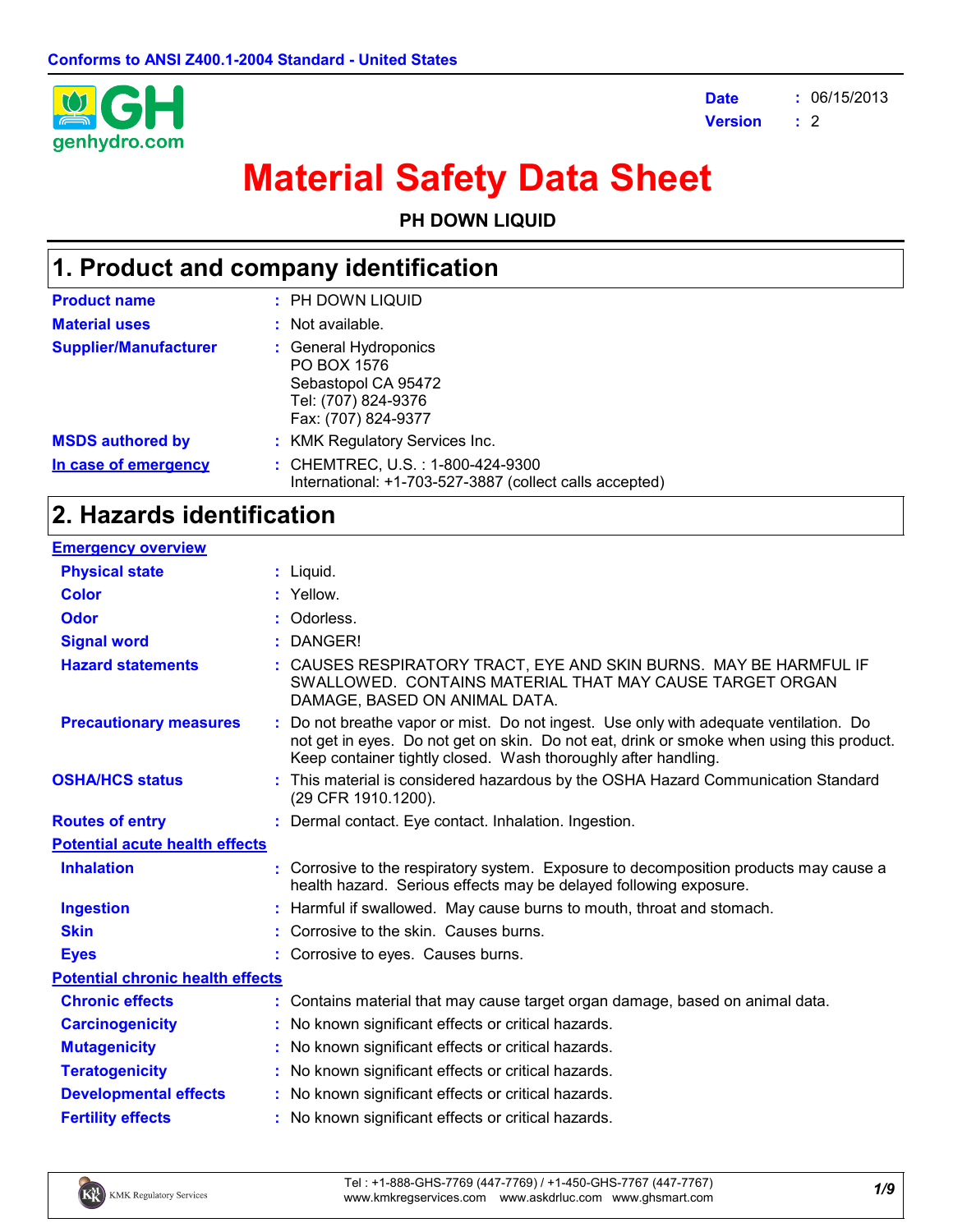

## **2. Hazards identification**

**Target organs :** Contains material which may cause damage to the following organs: upper respiratory tract, skin, eye, lens or cornea.

### **Over-exposure signs/symptoms**

| <b>Inhalation</b>                                            | Adverse symptoms may include the following:<br>respiratory tract irritation<br>coughing                                                             |
|--------------------------------------------------------------|-----------------------------------------------------------------------------------------------------------------------------------------------------|
| <b>Ingestion</b>                                             | : Adverse symptoms may include the following:<br>stomach pains                                                                                      |
| <b>Skin</b>                                                  | Adverse symptoms may include the following:<br>pain or irritation<br>redness<br>blistering may occur                                                |
| <b>Eyes</b>                                                  | : Adverse symptoms may include the following:<br>pain<br>watering<br>redness                                                                        |
| <b>Medical conditions</b><br>aggravated by over-<br>exposure | : Pre-existing disorders involving any target organs mentioned in this MSDS as being at<br>risk may be aggravated by over-exposure to this product. |

**See toxicological information (Section 11)**

## **3. Composition/information on ingredients**

| <b>Name</b>                       | <b>CAS number</b> | $\frac{9}{6}$ |
|-----------------------------------|-------------------|---------------|
| Phosphoric acid                   | 7664-38-2         | $10 - 30$     |
| Ammonium dihydrogenorthophosphate | 7722-76-1         | $5 - 10$      |
| Citric acid                       | 77-92-9           | $5 - 10$      |

**There are no additional ingredients present which, within the current knowledge of the supplier and in the concentrations applicable, are classified as hazardous to health or the environment and hence require reporting in this section.**

## **4. First aid measures**

| <b>Eye contact</b>                | : Check for and remove any contact lenses. Immediately flush eyes with plenty of water<br>for at least 20 minutes, occasionally lifting the upper and lower eyelids. Get medical<br>attention immediately.                                                                                                                                                                                                      |
|-----------------------------------|-----------------------------------------------------------------------------------------------------------------------------------------------------------------------------------------------------------------------------------------------------------------------------------------------------------------------------------------------------------------------------------------------------------------|
| <b>Skin contact</b>               | : In case of contact, immediately flush skin with plenty of water for at least 20 minutes<br>while removing contaminated clothing and shoes. Wash clothing before reuse. Clean<br>shoes thoroughly before reuse. Get medical attention immediately.                                                                                                                                                             |
| <b>Inhalation</b>                 | : Move exposed person to fresh air. If not breathing, if breathing is irregular or if<br>respiratory arrest occurs, provide artificial respiration or oxygen by trained personnel.<br>Loosen tight clothing such as a collar, tie, belt or waistband. Get medical attention<br>immediately.                                                                                                                     |
| <b>Ingestion</b>                  | : Wash out mouth with water. Do not induce vomiting unless directed to do so by medical<br>personnel. Never give anything by mouth to an unconscious person. Get medical<br>attention immediately.                                                                                                                                                                                                              |
| <b>Protection of first-aiders</b> | : No action shall be taken involving any personal risk or without suitable training. If it is<br>suspected that fumes are still present, the rescuer should wear an appropriate mask or<br>self-contained breathing apparatus. It may be dangerous to the person providing aid to<br>give mouth-to-mouth resuscitation. Wash contaminated clothing thoroughly with water<br>before removing it, or wear gloves. |
| <b>Notes to physician</b>         | : In case of inhalation of decomposition products in a fire, symptoms may be delayed.<br>The exposed person may need to be kept under medical surveillance for 48 hours.                                                                                                                                                                                                                                        |
| <b>KMK Regulatory Services</b>    | Tel: +1-888-GHS-7769 (447-7769) / +1-450-GHS-7767 (447-7767)<br>2/9<br>www.kmkregservices.com www.askdrluc.com www.ghsmart.com                                                                                                                                                                                                                                                                                  |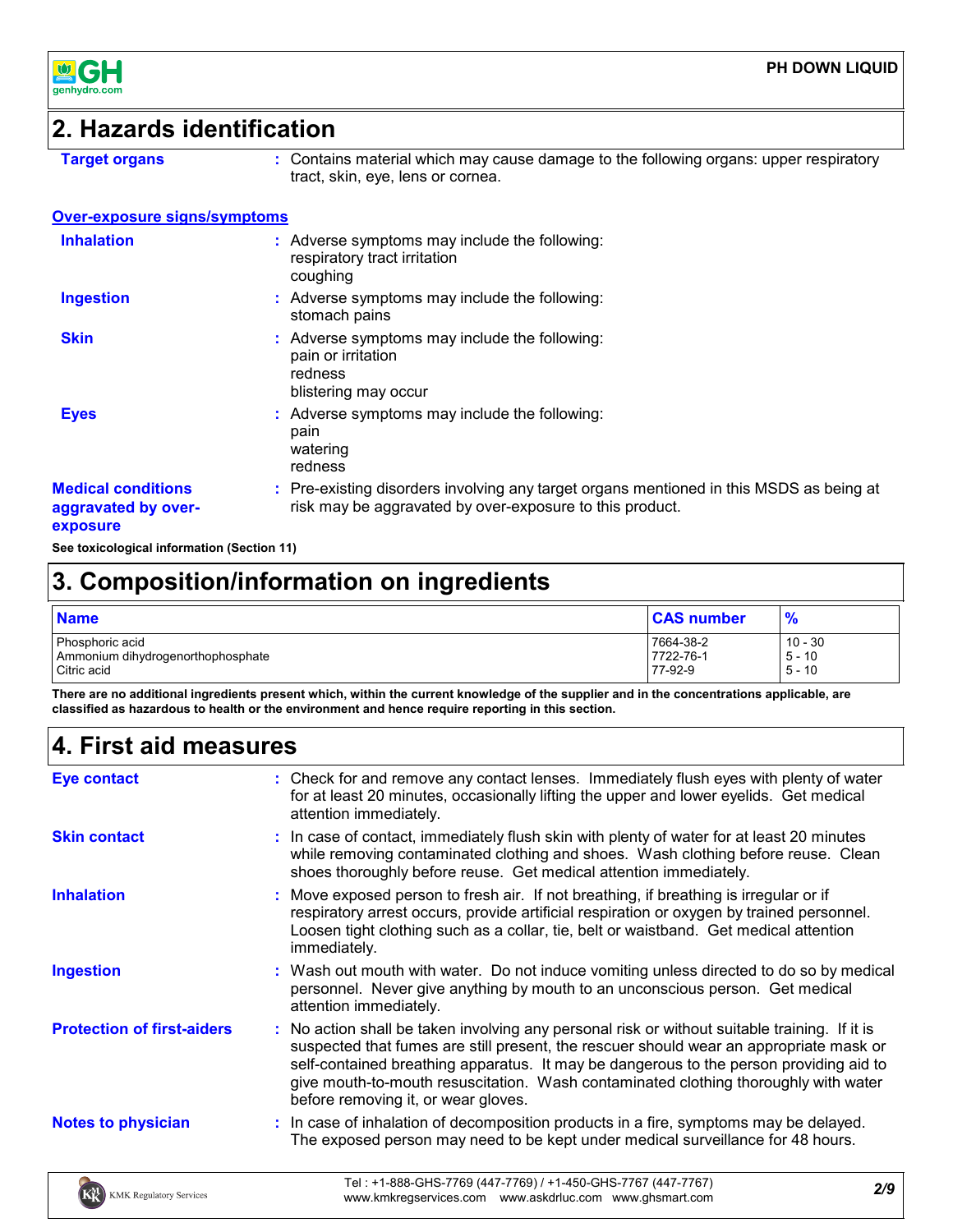

## **5. Fire-fighting measures**

| <b>Flammability of the product</b>                       | -11 | No specific fire or explosion hazard.                                                                                                                                  |
|----------------------------------------------------------|-----|------------------------------------------------------------------------------------------------------------------------------------------------------------------------|
| <b>Extinguishing media</b>                               |     |                                                                                                                                                                        |
| <b>Suitable</b>                                          |     | : Use an extinguishing agent suitable for the surrounding fire.                                                                                                        |
| <b>Not suitable</b>                                      |     | : None known.                                                                                                                                                          |
| <b>Special exposure hazards</b>                          |     | : No special precaution is required.                                                                                                                                   |
| <b>Hazardous thermal</b><br>decomposition products       |     | Decomposition products may include the following materials:<br>carbon dioxide<br>carbon monoxide<br>nitrogen oxides<br>phosphorus oxides                               |
| <b>Special protective</b><br>equipment for fire-fighters |     | Fire-fighters should wear appropriate protective equipment and self-contained breathing<br>apparatus (SCBA) with a full face-piece operated in positive pressure mode. |

## **6. Accidental release measures**

| <b>Personal precautions</b>      | : No action shall be taken involving any personal risk or without suitable training.<br>Evacuate surrounding areas. Keep unnecessary and unprotected personnel from<br>entering. Do not touch or walk through spilled material. Do not breathe vapor or mist.<br>Provide adequate ventilation. Wear appropriate respirator when ventilation is<br>inadequate. Put on appropriate personal protective equipment (see Section 8).                                                                                                                                                                                                                                                                                                                                                                                           |  |
|----------------------------------|---------------------------------------------------------------------------------------------------------------------------------------------------------------------------------------------------------------------------------------------------------------------------------------------------------------------------------------------------------------------------------------------------------------------------------------------------------------------------------------------------------------------------------------------------------------------------------------------------------------------------------------------------------------------------------------------------------------------------------------------------------------------------------------------------------------------------|--|
| <b>Environmental precautions</b> | : Avoid dispersal of spilled material and runoff and contact with soil, waterways, drains<br>and sewers. Inform the relevant authorities if the product has caused environmental<br>pollution (sewers, waterways, soil or air).                                                                                                                                                                                                                                                                                                                                                                                                                                                                                                                                                                                           |  |
| <b>Methods for cleaning up</b>   |                                                                                                                                                                                                                                                                                                                                                                                                                                                                                                                                                                                                                                                                                                                                                                                                                           |  |
| <b>Small spill</b>               | : Stop leak if without risk. Move containers from spill area. Dilute with water and mop up<br>if water-soluble. Alternatively, or if water-insoluble, absorb with an inert dry material and<br>place in an appropriate waste disposal container. Dispose of via a licensed waste<br>disposal contractor.                                                                                                                                                                                                                                                                                                                                                                                                                                                                                                                  |  |
| <b>Large spill</b>               | : Stop leak if without risk. Move containers from spill area. Approach release from<br>upwind. Prevent entry into sewers, water courses, basements or confined areas. Wash<br>spillages into an effluent treatment plant or proceed as follows. Contain and collect<br>spillage with non-combustible, absorbent material e.g. sand, earth, vermiculite or<br>diatomaceous earth and place in container for disposal according to local regulations<br>(see Section 13). The spilled material may be neutralized with sodium carbonate,<br>sodium bicarbonate or sodium hydroxide. Dispose of via a licensed waste disposal<br>contractor. Contaminated absorbent material may pose the same hazard as the spilled<br>product. Note: see Section 1 for emergency contact information and Section 13 for<br>waste disposal. |  |

### **7. Handling and storage**

**Handling :**

Put on appropriate personal protective equipment (see Section 8). Eating, drinking and smoking should be prohibited in areas where this material is handled, stored and processed. Workers should wash hands and face before eating, drinking and smoking. Remove contaminated clothing and protective equipment before entering eating areas. Do not get in eyes or on skin or clothing. Do not breathe vapor or mist. Do not ingest. Use only with adequate ventilation. Wear appropriate respirator when ventilation is inadequate. Keep in the original container or an approved alternative made from a compatible material, kept tightly closed when not in use. Keep away from alkalis. Empty containers retain product residue and can be hazardous. Do not reuse container.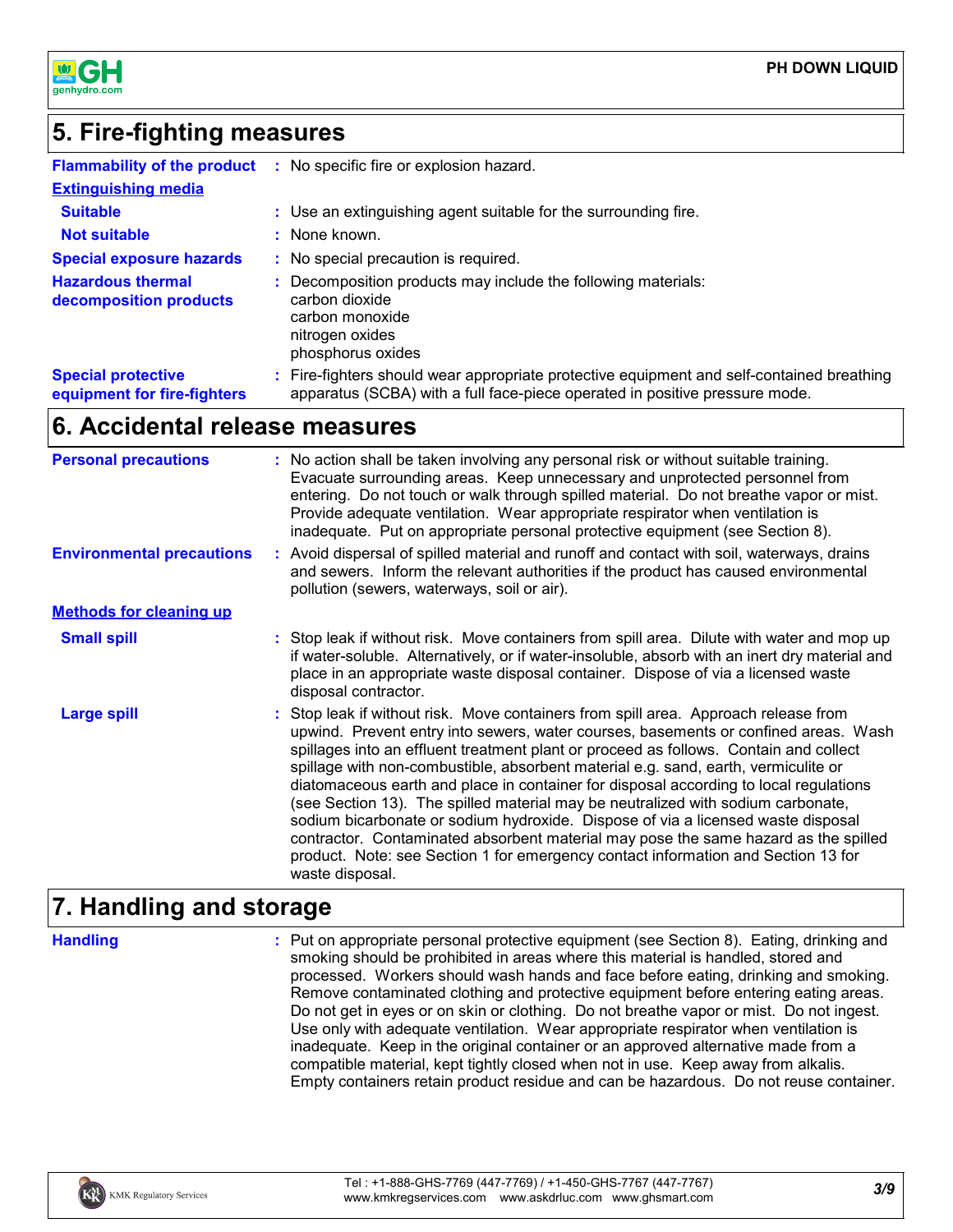

## **7. Handling and storage**

**Storage :**

Store in accordance with local regulations. Store in original container protected from direct sunlight in a dry, cool and well-ventilated area, away from incompatible materials (see Section 10) and food and drink. Separate from alkalis. Keep container tightly closed and sealed until ready for use. Containers that have been opened must be carefully resealed and kept upright to prevent leakage. Do not store in unlabeled containers. Use appropriate containment to avoid environmental contamination.

## **8. Exposure controls/personal protection**

#### **United States**

 $K_{k}^{M}$  KMK Regulatory Services

| <b>Ingredient</b>                                    |         | <b>Exposure limits</b>                                                                                                                                                                                                                                                                                                                                                                                                                                                                                                                                                                                               |     |  |  |
|------------------------------------------------------|---------|----------------------------------------------------------------------------------------------------------------------------------------------------------------------------------------------------------------------------------------------------------------------------------------------------------------------------------------------------------------------------------------------------------------------------------------------------------------------------------------------------------------------------------------------------------------------------------------------------------------------|-----|--|--|
| Phosphoric acid<br>Ammonium dihydrogenorthophosphate |         | ACGIH TLV (United States, 3/2012).<br>STEL: 3 mg/m <sup>3</sup> 15 minutes.<br>TWA: 1 mg/m <sup>3</sup> 8 hours.<br>NIOSH REL (United States, 6/2009).<br>STEL: 3 mg/m <sup>3</sup> 15 minutes.<br>TWA: 1 mg/m <sup>3</sup> 10 hours.<br>OSHA PEL (United States, 6/2010).<br>TWA: 1 mg/m <sup>3</sup> 8 hours.<br>OSHA PEL 1989 (United States, 3/1989).<br>TWA: 1 mg/m <sup>3</sup> 8 hours.<br>STEL: 3 mg/m <sup>3</sup> 15 minutes.<br><b>ACGIH TLV (United States).</b><br>TWA: 5 mg/m <sup>3</sup> 8 hours. Form: Dust                                                                                         |     |  |  |
| <b>Recommended monitoring</b><br>procedures          |         | If this product contains ingredients with exposure limits, personal, workplace<br>atmosphere or biological monitoring may be required to determine the effectiveness of<br>the ventilation or other control measures and/or the necessity to use respiratory<br>protective equipment. Reference should be made to appropriate monitoring standards.<br>Reference to national guidance documents for methods for the determination of<br>hazardous substances will also be required.                                                                                                                                  |     |  |  |
| <b>Engineering measures</b>                          | limits. | Use only with adequate ventilation. If user operations generate dust, fumes, gas, vapor<br>or mist, use process enclosures, local exhaust ventilation or other engineering controls<br>to keep worker exposure to airborne contaminants below any recommended or statutory                                                                                                                                                                                                                                                                                                                                           |     |  |  |
| <b>Hygiene measures</b>                              |         | Wash hands, forearms and face thoroughly after handling chemical products, before<br>eating, smoking and using the lavatory and at the end of the working period.<br>Appropriate techniques should be used to remove potentially contaminated clothing.<br>Wash contaminated clothing before reusing. Ensure that eyewash stations and safety<br>showers are close to the workstation location.                                                                                                                                                                                                                      |     |  |  |
| <b>Personal protection</b>                           |         |                                                                                                                                                                                                                                                                                                                                                                                                                                                                                                                                                                                                                      |     |  |  |
| <b>Respiratory</b>                                   |         | : Use a properly fitted, air-purifying or supplied air respirator complying with an approved<br>standard if a risk assessment indicates this is necessary. Respirator selection must be<br>based on known or anticipated exposure levels, the hazards of the product and the safe<br>working limits of the selected respirator.                                                                                                                                                                                                                                                                                      |     |  |  |
| <b>Hands</b>                                         |         | Chemical-resistant, impervious gloves complying with an approved standard should be<br>worn at all times when handling chemical products if a risk assessment indicates this is<br>necessary. Considering the parameters specified by the glove manufacturer, check<br>during use that the gloves are still retaining their protective properties. It should be<br>noted that the time to breakthrough for any glove material may be different for different<br>glove manufacturers. In the case of mixtures, consisting of several substances, the<br>protection time of the gloves cannot be accurately estimated. |     |  |  |
| <b>Eyes</b>                                          |         | Safety eyewear complying with an approved standard should be used when a risk<br>assessment indicates this is necessary to avoid exposure to liquid splashes, mists or<br>dusts. If contact is possible, the following protection should be worn, unless the<br>assessment indicates a higher degree of protection: chemical splash goggles and/or<br>face shield. If inhalation hazards exist, a full-face respirator may be required instead.                                                                                                                                                                      |     |  |  |
| <b>EM</b> EMP <sub>D</sub>                           |         | Tel: +1-888-GHS-7769 (447-7769) / +1-450-GHS-7767 (447-7767)                                                                                                                                                                                                                                                                                                                                                                                                                                                                                                                                                         | 4/9 |  |  |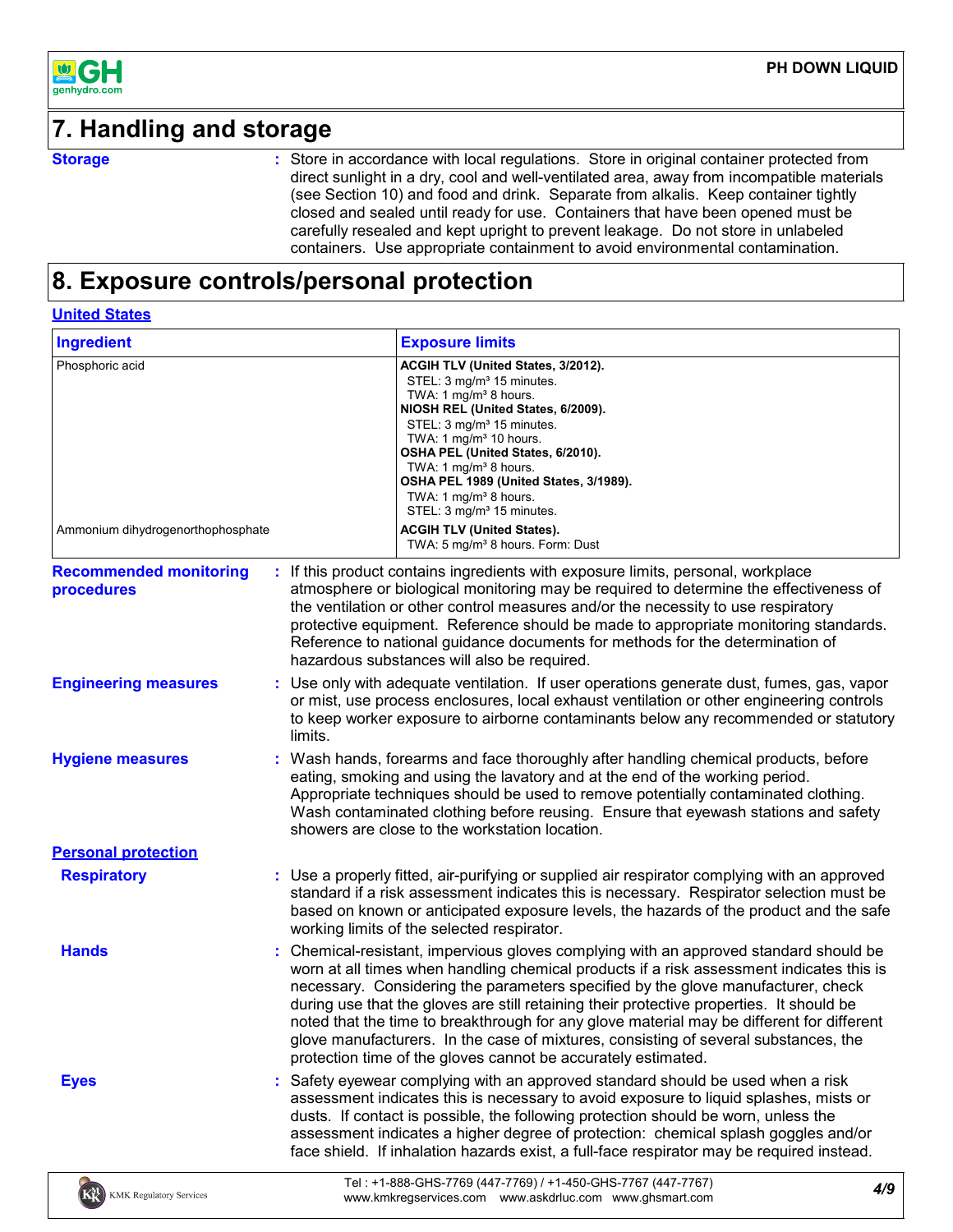

## **8. Exposure controls/personal protection**

**Skin Example 20 Constructs:** Personal protective equipment for the body should be selected based on the task being **Skinner** performed and the risks involved and should be approved by a specialist before handling this product.

**Environmental exposure controls**

**:** Emissions from ventilation or work process equipment should be checked to ensure they comply with the requirements of environmental protection legislation. In some cases, fume scrubbers, filters or engineering modifications to the process equipment will be necessary to reduce emissions to acceptable levels.

## **9. Physical and chemical properties**

| <b>Physical state</b>                    | $:$ Liquid.                                                            |
|------------------------------------------|------------------------------------------------------------------------|
| <b>Color</b>                             | : Yellow.                                                              |
| Odor                                     | : Odorless.                                                            |
| pH                                       | : 1.2                                                                  |
| <b>Boiling/condensation point</b>        | : $104^{\circ}$ C (219.2 $^{\circ}$ F)                                 |
| <b>Melting/freezing point</b>            | : $-8^{\circ}$ C (17.6 $^{\circ}$ F)                                   |
| <b>Relative density</b>                  | : 1.13                                                                 |
| <b>Vapor pressure</b>                    | $: 2.3$ kPa (17.5 mm Hg) [room temperature]                            |
| <b>Viscosity</b>                         | : Kinematic (room temperature): $0.01 \text{ cm}^2/\text{s}$ (1 cSt)   |
| <b>Solubility</b>                        | : Easily soluble in the following materials: cold water and hot water. |
| <b>Partition coefficient</b><br>(LogKow) | : There is no data available.                                          |

## **10. Stability and reactivity**

| <b>Chemical stability</b>                           | : The product is stable.                                                                                    |
|-----------------------------------------------------|-------------------------------------------------------------------------------------------------------------|
| <b>Conditions to avoid</b>                          | : No specific data.                                                                                         |
| <b>Incompatible materials</b>                       | : Reactive or incompatible with the following materials: oxidizing materials, metals, acids<br>and alkalis. |
| <b>Hazardous decomposition</b><br>products          | : Under normal conditions of storage and use, hazardous decomposition products should<br>not be produced.   |
| <b>Possibility of hazardous</b><br><b>reactions</b> | : Under normal conditions of storage and use, hazardous reactions will not occur.                           |

## **11. Toxicological information**

### **Acute toxicity**

| <b>Product/ingredient name</b> | <b>Result</b> | <b>Species</b> | <b>Dose</b> | <b>Exposure</b> |
|--------------------------------|---------------|----------------|-------------|-----------------|
| Phosphoric acid                | LD50 Oral     | Rat            | $1.25$ g/kg |                 |
| l Ammonium                     | LD50 Dermal   | Rabbit         | >5000 mg/kg |                 |
| dihydrogenorthophosphate       |               |                |             |                 |
|                                | LD50 Oral     | lRat           | >2000 mg/kg |                 |
| Citric acid                    | LD50 Oral     | Rat            | 3 g/kg      |                 |

### **Chronic toxicity**

There is no data available.

### **Irritation/Corrosion**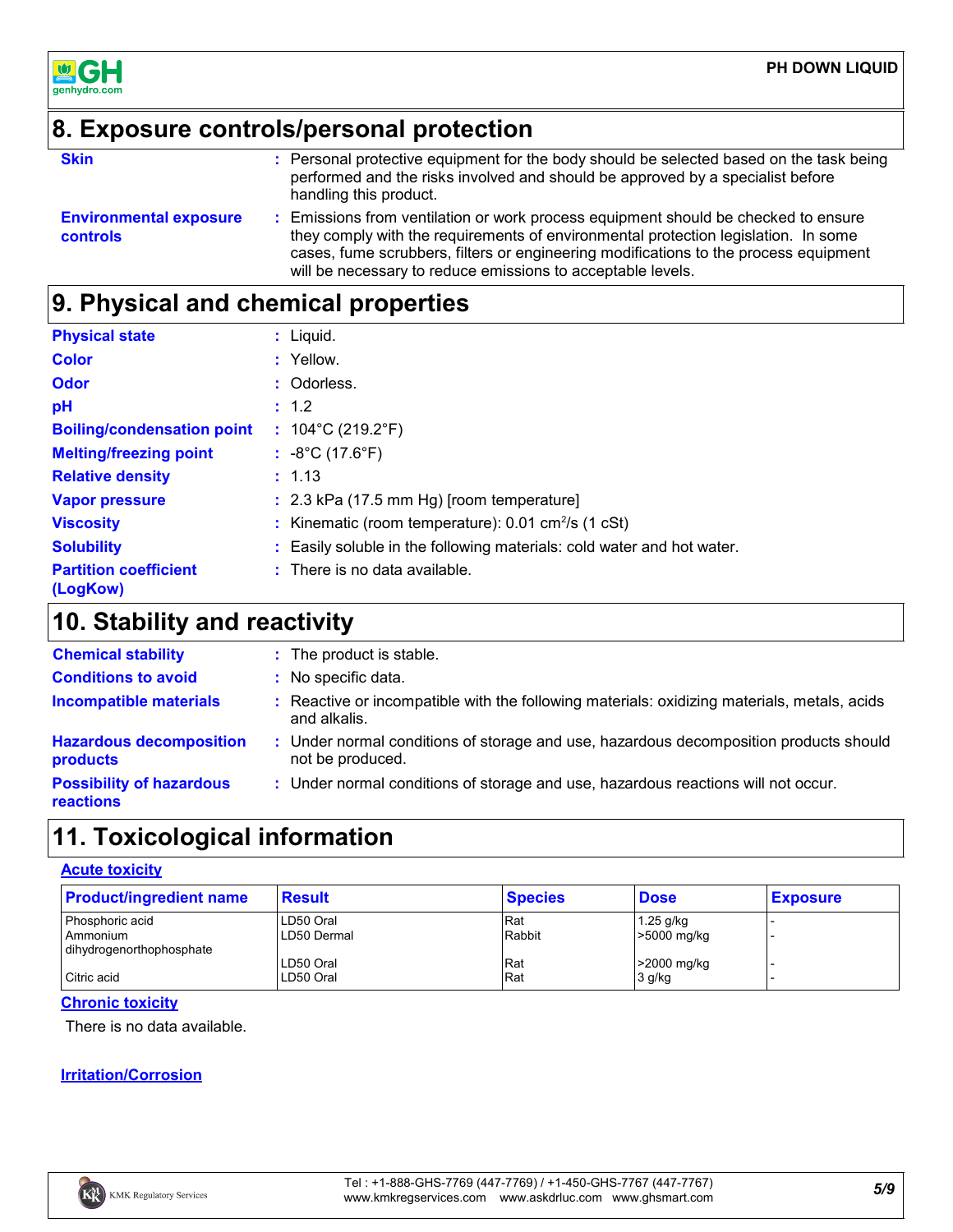

## **11. Toxicological information**

| <b>Product/ingredient name</b> | <b>Result</b>            | <b>Species</b> | Score Exposure | <b>Observation</b> |
|--------------------------------|--------------------------|----------------|----------------|--------------------|
| Citric acid                    | Eyes - Severe irritant   | Rabbit         | 24 hours 750   | -                  |
|                                |                          |                | Micrograms     |                    |
|                                | Skin - Mild irritant     | Rabbit         | 24 hours 500   |                    |
|                                |                          |                | milligrams     |                    |
|                                | Skin - Moderate irritant | Rabbit         | 0.5 Mililiters |                    |

### **Sensitizer Skin**

**:** There is no data available.

**:** There is no data available.

**Respiratory Carcinogenicity**

There is no data available.

### **Mutagenicity**

There is no data available.

### **Teratogenicity**

There is no data available.

### **Reproductive toxicity**

There is no data available.

## **12. Ecological information**

**Ecotoxicity :** No known significant effects or critical hazards.

### **Aquatic ecotoxicity**

| <b>Product/ingredient name</b> | <b>Result</b>                       | <b>Species</b>                        | <b>Exposure</b> |
|--------------------------------|-------------------------------------|---------------------------------------|-----------------|
| Citric acid                    | Acute LC50 160000 µg/l Marine water | Crustaceans - Carcinus maenas - Adult | 48 hours        |

### **Persistence/degradability**

There is no data available.

## **13. Disposal considerations**

**Waste disposal**

The generation of waste should be avoided or minimized wherever possible. Disposal **:** of this product, solutions and any by-products should comply with the requirements of environmental protection and waste disposal legislation and any regional local authority requirements. Dispose of surplus and non-recyclable products via a licensed waste disposal contractor. Waste should not be disposed of untreated to the sewer unless fully compliant with the requirements of all authorities with jurisdiction. Waste packaging should be recycled. Incineration or landfill should only be considered when recycling is not feasible. This material and its container must be disposed of in a safe way. Care should be taken when handling empty containers that have not been cleaned or rinsed out. Empty containers or liners may retain some product residues. Avoid dispersal of spilled material and runoff and contact with soil, waterways, drains and sewers.

**Disposal should be in accordance with applicable regional, national and local laws and regulations.**

**Refer to Section 7: HANDLING AND STORAGE and Section 8: EXPOSURE CONTROLS/PERSONAL PROTECTION for additional handling information and protection of employees.**

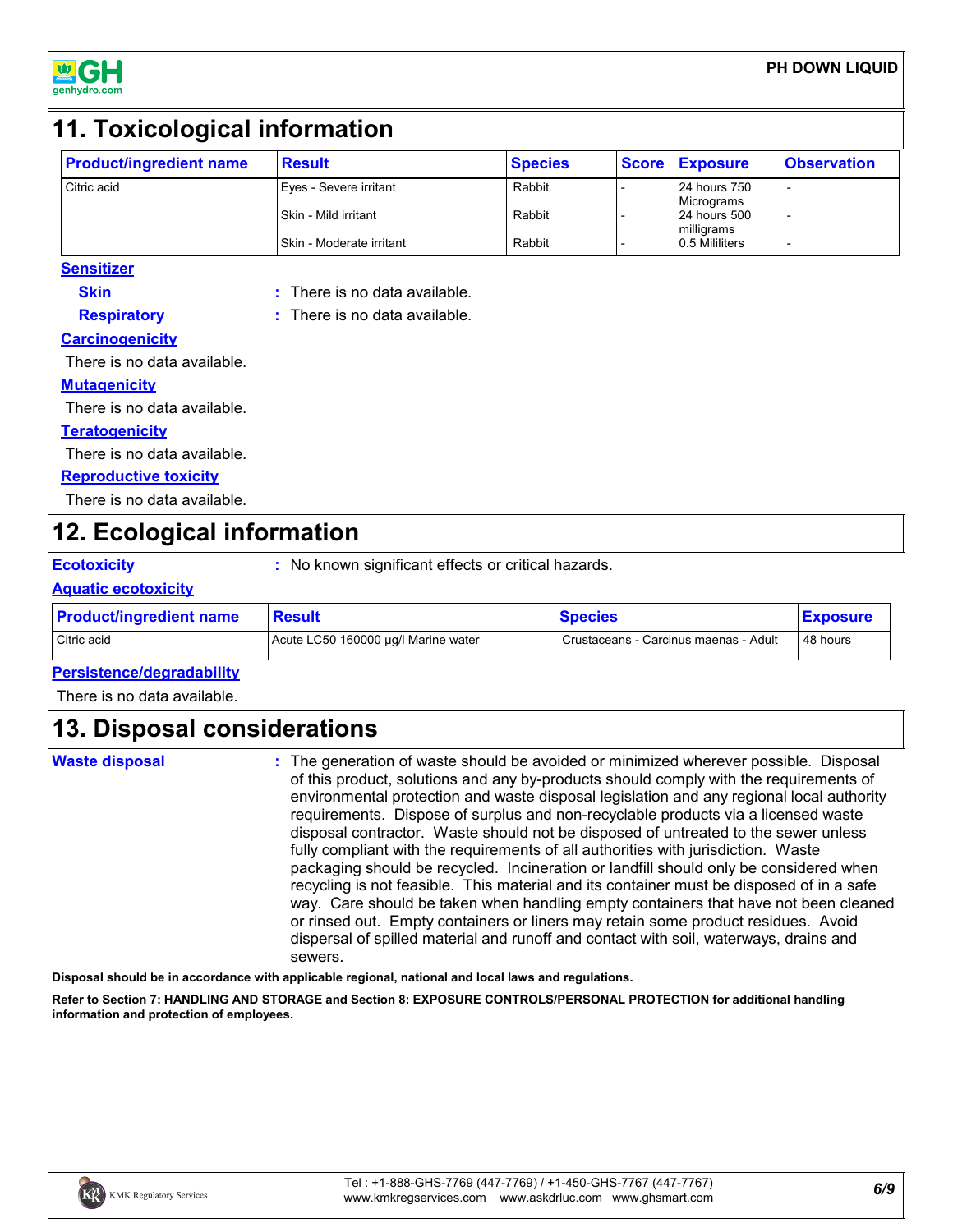

#### **14. Transport information Regulatory information UN number Proper shipping name Classes PG\* Label Additional**

| information               |               | name                                                |   |     |                        | <b>information</b>                                                                                                                                                                                                                                           |
|---------------------------|---------------|-----------------------------------------------------|---|-----|------------------------|--------------------------------------------------------------------------------------------------------------------------------------------------------------------------------------------------------------------------------------------------------------|
| <b>DOT Classification</b> | <b>UN1805</b> | PHOSPHORIC ACID,<br>SOLUTION RQ(Phosphoric<br>Acid) | 8 | III | <u>≚≚</u><br>CORROSIVE | <b>Reportable quantity</b><br>24449.9 lbs / 11100.2 kg<br>[2595 gal / 9823.2 L]<br>Package sizes shipped in<br>quantities less than the<br>product reportable quantity<br>are not subject to the RQ<br>(reportable quantity)<br>transportation requirements. |
| <b>IMDG Class</b>         | <b>UN1805</b> | PHOSPHORIC ACID.<br><b>SOLUTION</b>                 | 8 | III |                        |                                                                                                                                                                                                                                                              |
| <b>IATA-DGR Class</b>     | <b>UN1805</b> | PHOSPHORIC ACID.<br><b>SOLUTION</b>                 | 8 | III | ≚∛                     |                                                                                                                                                                                                                                                              |
| PG*: Packing group        |               | Exemption to the above classification may apply.    |   |     |                        | <b>AERG</b><br>153<br>÷                                                                                                                                                                                                                                      |

## **15. Regulatory information**

| <b>HCS Classification</b>       | : Corrosive material<br>Target organ effects                                                                                                                                        |
|---------------------------------|-------------------------------------------------------------------------------------------------------------------------------------------------------------------------------------|
| <b>U.S. Federal regulations</b> | : TSCA 8(a) CDR Exempt/Partial exemption: Not determined<br>United States inventory (TSCA 8b): All components are listed or exempted.<br>Clean Water Act (CWA) 311: Phosphoric acid |

| <b>Clean Air Act Section 112 : Not listed</b><br>(b) Hazardous Air<br><b>Pollutants (HAPs)</b> |              |
|------------------------------------------------------------------------------------------------|--------------|
| <b>Clean Air Act Section 602</b> : Not listed<br><b>Class I Substances</b>                     |              |
| <b>Clean Air Act Section 602</b> : Not listed<br><b>Class II Substances</b>                    |              |
| <b>DEA List I Chemicals</b><br>(Precursor Chemicals)                                           | : Not listed |
| <b>DEA List II Chemicals</b>                                                                   | : Not listed |

**(Essential Chemicals)**

### **SARA 302/304**

| <b>Composition/information on ingredients</b> |  |
|-----------------------------------------------|--|
| No products were found.                       |  |

| SARA 304 RQ           | : Not applicable.                               |
|-----------------------|-------------------------------------------------|
| <b>SARA 311/312</b>   |                                                 |
| <b>Classification</b> | $:$ Reactive<br>Immediate (acute) health hazard |

**Composition/information on ingredients**

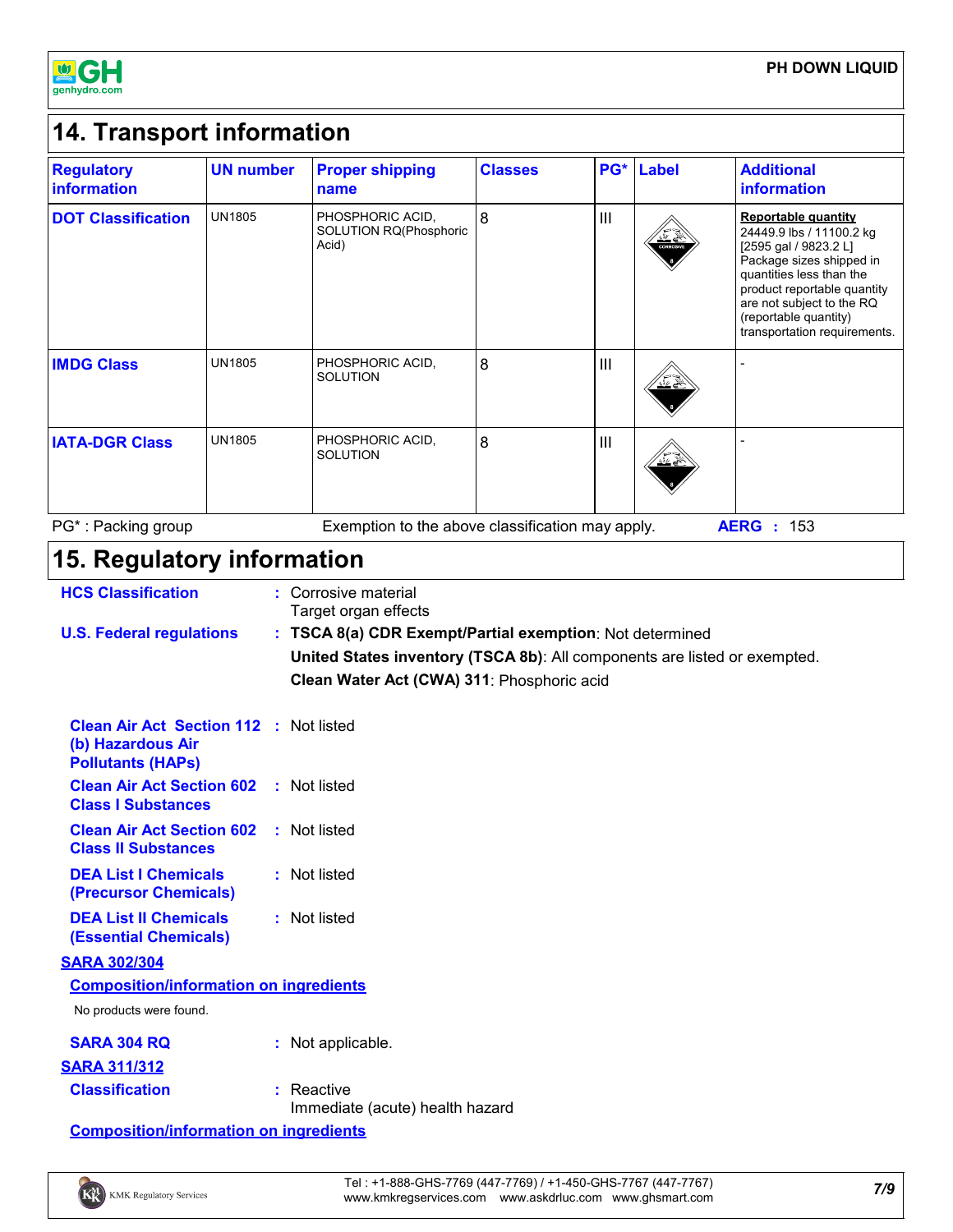

## **15. Regulatory information**

| <b>Name</b>     | $\frac{9}{6}$ | <b>Fire</b> | <b>Sudden</b><br>hazard release of<br><b>pressure</b> | <b>Reactive</b> | <b>Immediate</b><br>(acute)<br>health<br>hazard | <b>Delayed</b><br>(chronic)<br>health<br>hazard |
|-----------------|---------------|-------------|-------------------------------------------------------|-----------------|-------------------------------------------------|-------------------------------------------------|
| Phosphoric acid | $10 - 30$     | No.         | No.                                                   | No.             | Yes.                                            | No.                                             |
| Citric acid     | $5 - 10$      | No.         | No.                                                   | No.             | Yes.                                            | No.                                             |

#### **SARA 313**

|                                           | <b>Product name</b>               | <b>CAS number</b> | <b>Concentration</b> |
|-------------------------------------------|-----------------------------------|-------------------|----------------------|
| <b>Form R - Reporting</b><br>requirements | Ammonium dihydrogenorthophosphate | 7722-76-1         | $5 - 10$             |
| <b>Supplier notification</b>              | Ammonium dihydrogenorthophosphate | 7722-76-1         | $5 - 10$             |

SARA 313 notifications must not be detached from the MSDS and any copying and redistribution of the MSDS shall include copying and redistribution of the notice attached to copies of the MSDS subsequently redistributed.

### **State regulations**

| <b>Massachusetts</b>       | : The following components are listed: Phosphoric acid |
|----------------------------|--------------------------------------------------------|
| <b>New York</b>            | : The following components are listed: Phosphoric acid |
| <b>New Jersey</b>          | : The following components are listed: Phosphoric acid |
| Pennsylvania               | : The following components are listed: Phosphoric acid |
| <b>California Prop. 65</b> |                                                        |
|                            |                                                        |

No products were found.

## **16. Other information**

| <b>Label requirements</b>                                       |  |  | DAMAGE, BASED ON ANIMAL DATA. | : CAUSES RESPIRATORY TRACT, EYE AND SKIN BURNS. MAY BE HARMFUL IF<br>SWALLOWED. CONTAINS MATERIAL THAT MAY CAUSE TARGET ORGAN |  |
|-----------------------------------------------------------------|--|--|-------------------------------|-------------------------------------------------------------------------------------------------------------------------------|--|
| <b>Hazardous Material</b><br><b>Information System (U.S.A.)</b> |  |  |                               | : Health : $3 *$ Flammability : 0 Physical hazards : 0                                                                        |  |

**Information System (U.S.A.)**

**Caution: HMIS® ratings are based on a 0-4 rating scale, with 0 representing minimal hazards or risks, and 4 representing significant hazards or risks Although HMIS® ratings are not required on MSDSs under 29 CFR 1910.1200, the preparer may choose to provide them. HMIS® ratings are to be used with a fully implemented HMIS® program. HMIS® is a registered mark of the National Paint & Coatings Association (NPCA). HMIS® materials may be purchased exclusively from J. J. Keller (800) 327-6868.**

**The customer is responsible for determining the PPE code for this material.**

| <b>National Fire Protection</b> | : Health: | <b>Flammability</b> : 0 Instability: |  |  |
|---------------------------------|-----------|--------------------------------------|--|--|
| <b>Association (U.S.A.)</b>     |           |                                      |  |  |

**Reprinted with permission from NFPA 704-2001, Identification of the Hazards of Materials for Emergency Response Copyright ©1997, National Fire Protection Association, Quincy, MA 02269. This reprinted material is not the complete and official position of the National Fire Protection Association, on the referenced subject which is represented only by the standard in its entirety.**

**Copyright ©2001, National Fire Protection Association, Quincy, MA 02269. This warning system is intended to be interpreted and applied only by properly trained individuals to identify fire, health and reactivity hazards of chemicals. The user is referred to certain limited number of chemicals with recommended classifications in NFPA 49 and NFPA 325, which would be used as a guideline only. Whether the chemicals are classified by NFPA or not, anyone using the 704 systems to classify chemicals does so at their own risk.**

### **History**

| Date of issue mm/dd/yyyy  | : 06/15/2013                                               |
|---------------------------|------------------------------------------------------------|
| Date of previous issue    | : 03/15/2013                                               |
| <b>Version</b>            | $\pm$ 2                                                    |
| <b>Revised Section(s)</b> | $: 1, 2, 3, 4, 5, 6, 7, 8, 9, 10, 11, 12, 13, 14, 15, 16.$ |